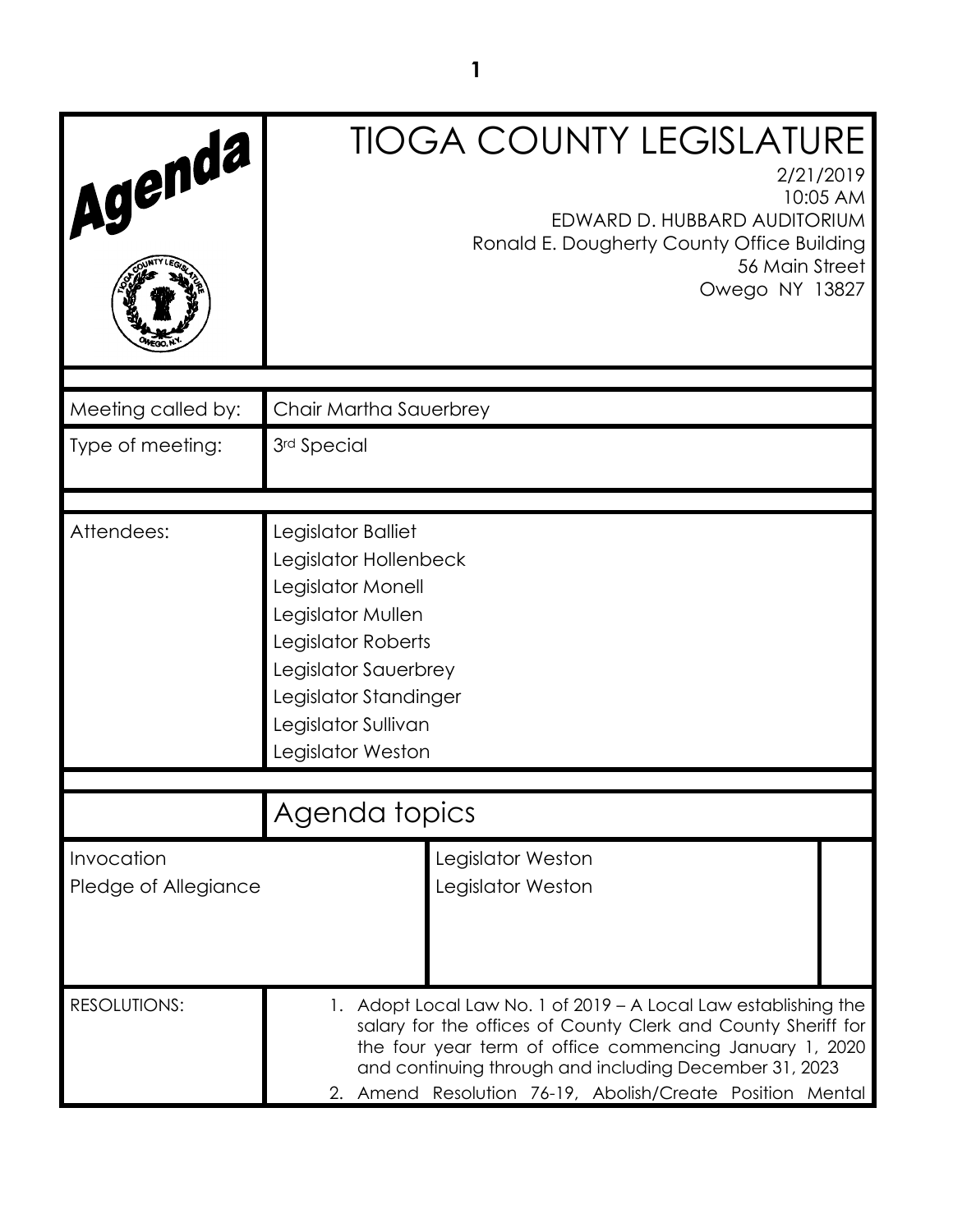|                               | <b>Hygiene</b> |                                                         |  |  |  |  |
|-------------------------------|----------------|---------------------------------------------------------|--|--|--|--|
|                               |                | 3. Amend Resolution 77-19, Authorize Salaries for Staff |  |  |  |  |
| Reorganization Law Department |                |                                                         |  |  |  |  |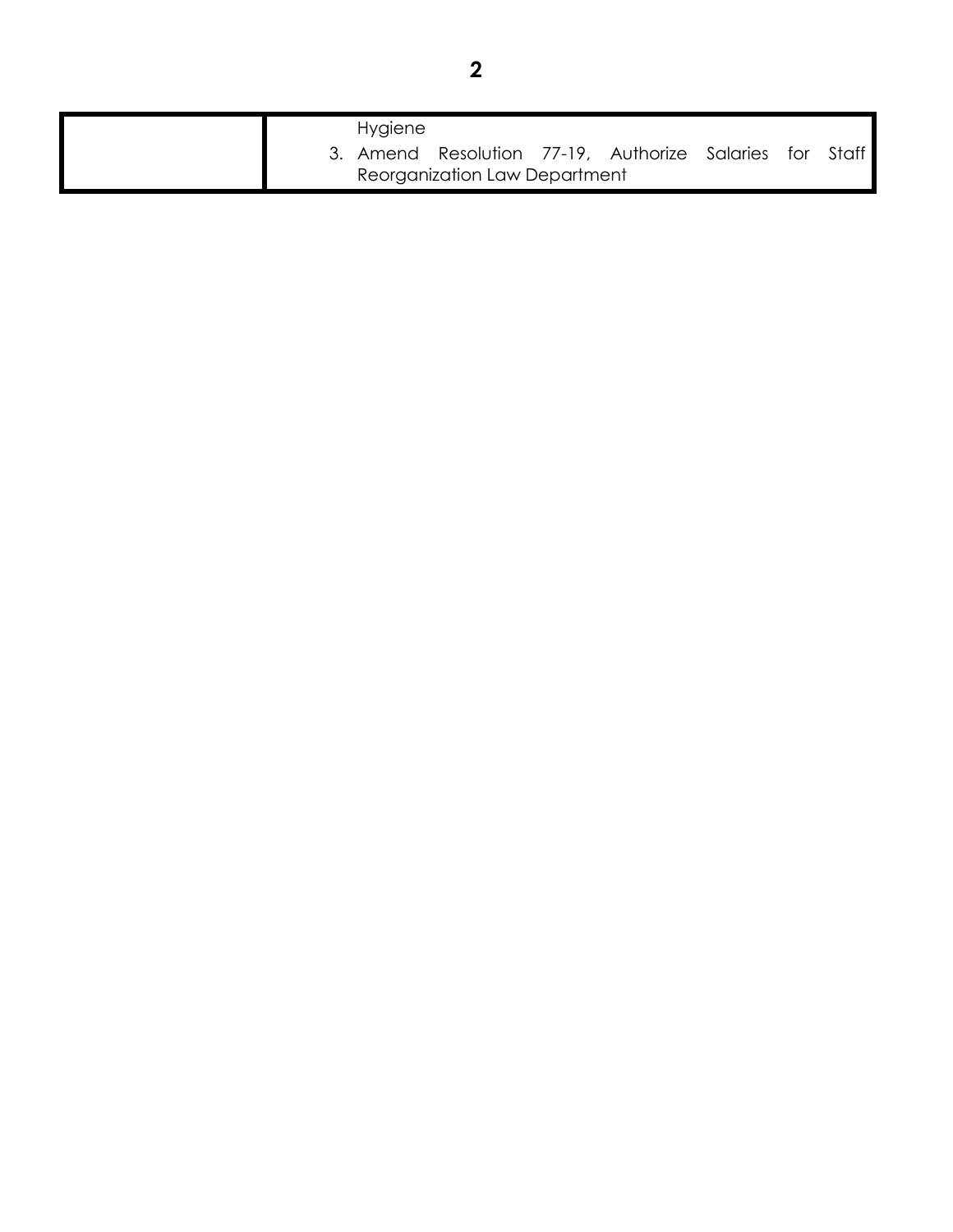REFERRED TO: LEGISLATIVE WORKSESSION

RESOLUTION NO. –19 ADOPT LOCAL LAW NO. 1 OF 2019 A LOCAL LAW ESTABLISHING THE SALARY FOR THE OFFICES OF COUNTY CLERK AND COUNTY SHERIFF FOR THE FOUR YEAR TERM OF OFFICE COMMENCING JANUARY 1, 2020 AND CONTINUING THROUGH AND INCLUDING DECEMBER 31, 2023

WHEREAS: A public hearing was held on February 21, 2019, following due notice thereof to consider the adoption of Local Law Introductory No. A of the Year 2019 A Local Law establishing the salary for the Offices of County Clerk and County Sheriff for the four year term of office commencing January 1, 2020 and continuing through and including December 31, 2023.

WHEREAS: It is in the best interests of the residents of Tioga County to adopt such Local Law which will Local Law No. 1 of 2019; therefore be it

RESOLVED: That the following Local Law be and hereby is adopted;

County of Tioga

Local Law No. 1 of the Year 2019.

A Local Law establishing the salary for the Offices of County Clerk and County Sheriff for the four year term of office commencing January 1, 2020 and continuing through and including December 31, 2023.

Be It Enacted by the Legislature of the County of Tioga as follows:

# SECTION 1: PURPOSE

As set forth at Local Law No. 3 of 2003, the annual salary for the elected public offices of County Clerk and County Sheriff shall not be increased during a term of office.

Accordingly, it is the purpose and intent of this Local Law to establish the salary for the Offices of County Clerk and County Sheriff for the four-year term of office commencing January 1, 2020 and continuing through and including December 31, 2023.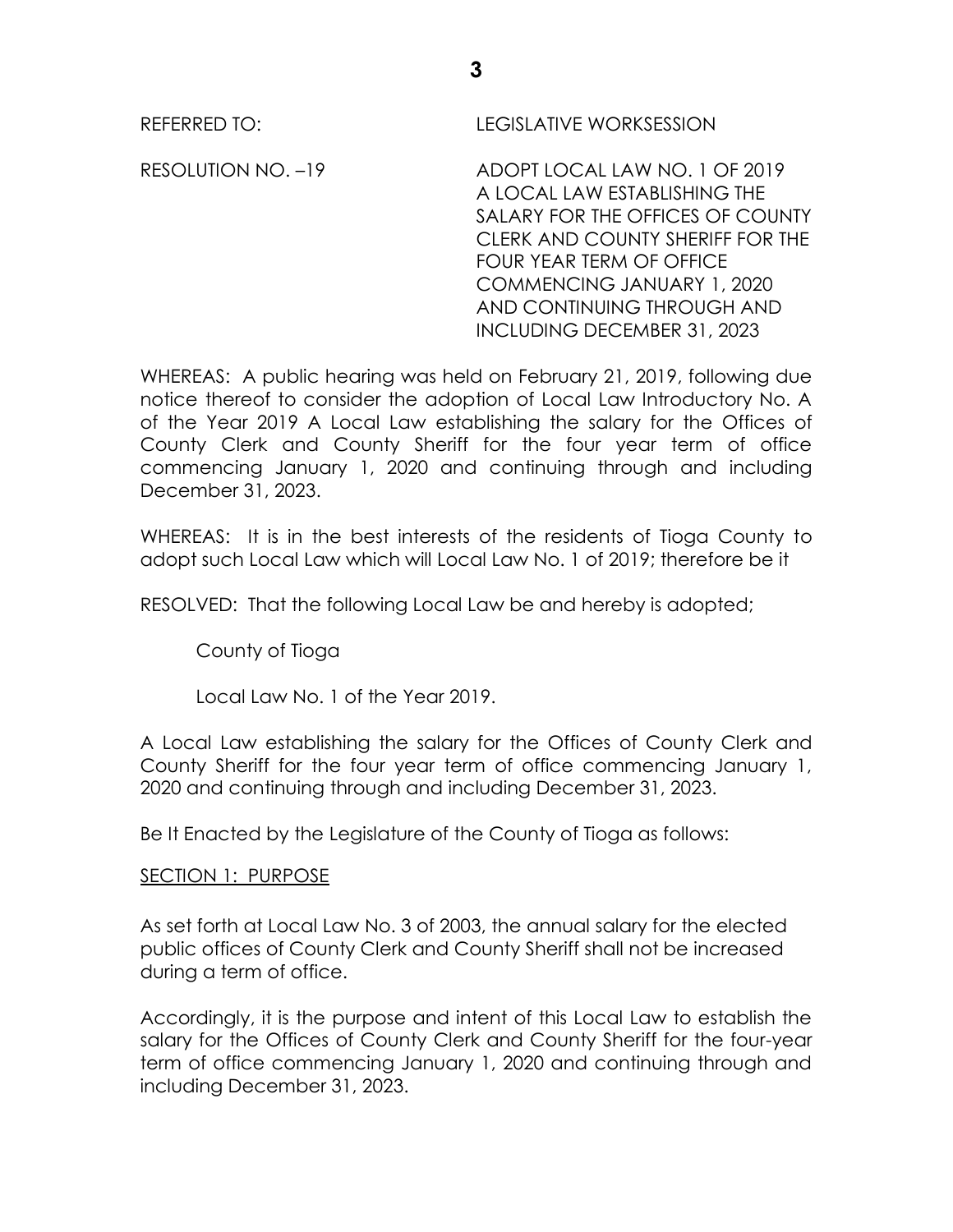# SECTION 2: ANNUAL SALARY

A) The annual salary for the Offices of County Clerk and County Sheriff for the term of office beginning January 1, 2020 and continuing through and including December 31, 2023 is hereby established as follows:

| 1. County Clerk   | \$70,561 |
|-------------------|----------|
| 2. County Sheriff | \$92,962 |

## SECTION 3: SEVERABILITY

If any clause, sentence, phrase, paragraph, subdivision, section, rule or part of this ordinance shall be adjudged by any Court or Agency of competent jurisdiction to be invalid, such judgment shall not affect, impair, or invalidate the remainder thereof, but shall be confined in its operation to the clause, sentence, phrase, paragraph, subdivision, section, rule or part thereof directly involved in the controversy in which such judgment shall have been rendered.

## SECTION 4: EFFECTIVE DATE

This Local law shall take effect January 1, 2020.

And be it further

RESOLVED: That the Clerk of the Legislature be and hereby is directed, pursuant to Local Law No. 4 of 1992, to cause to be published in the official newspapers of the County of Tioga a synopsis of such Local Law, such synopsis to be within ten days after adoption of the Local Law; and be it further

RESOLVED: That the Clerk of the Legislature be and hereby is directed within five days after adoption of such Local Law to cause the Local Law to be filed as required by the Municipal Home Rule Law Section 27.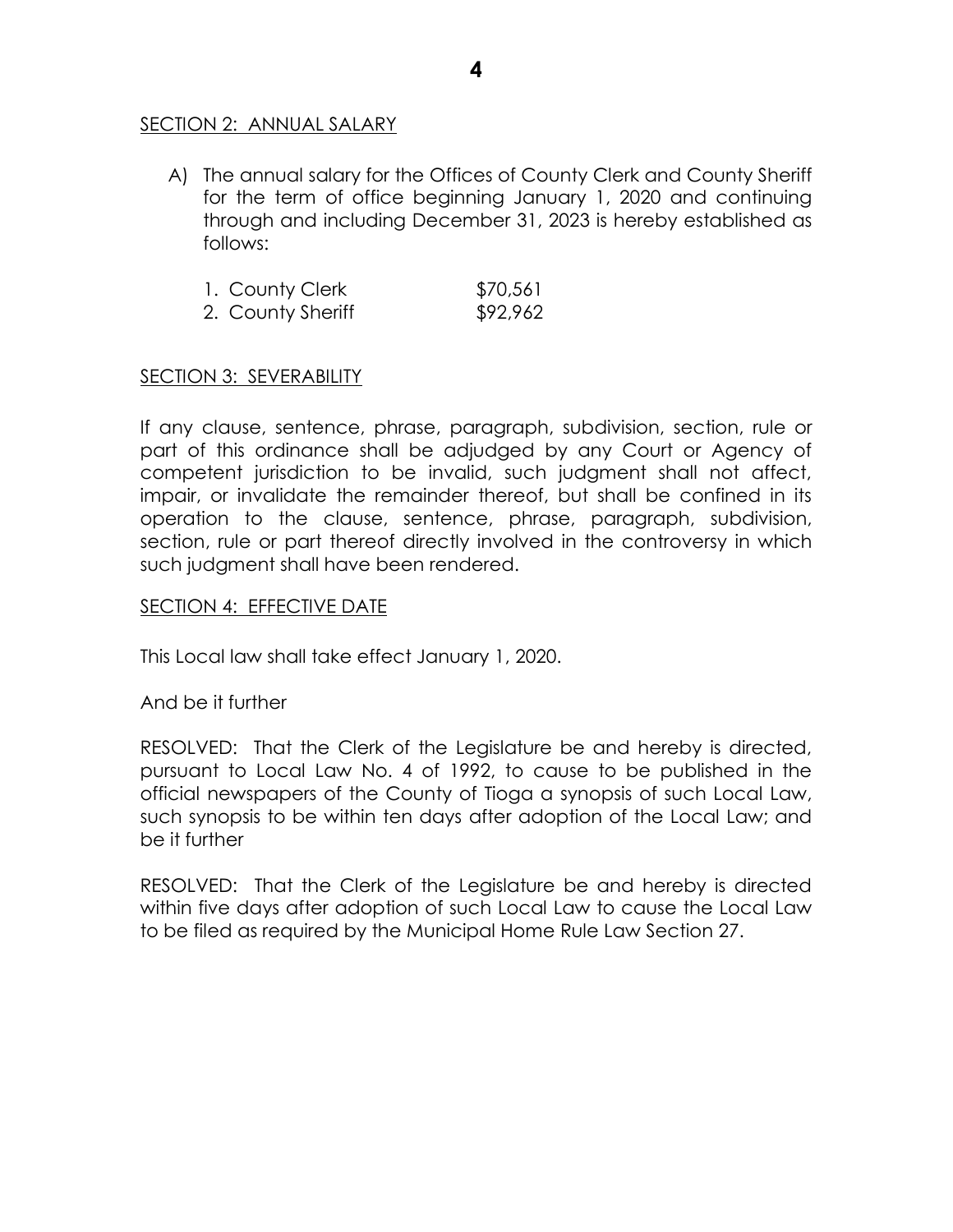RESOLUTION NO. -19 AMEND RESOLUTION 76-19, ABOLISH/CREATE POSITION (MENTAL HYGIENE)

WHEREAS: Resolution 76-19 authorized the creation and filling of the Deputy Director of Community Services position effective February 19, 2019; and

WHEREAS: The effective date of appointment was not consistent with payroll procedures; therefore be it

RESOLVED: That Resolution 76-19 is hereby amended to reflect that the vacant position of Supervising Psychiatric Social Worker be abolished and the position of Deputy Director of Community Services (Non-Union \$68,000-\$78,000) be created with permission to fill effective February 16, 2019; and be it further

RESOLVED: That Resolution 76-19 be amended and that Sarah Begeal be provisionally appointed to the Deputy Director of Community Services position effective February 16, 2019 at an annual salary of \$72,941.